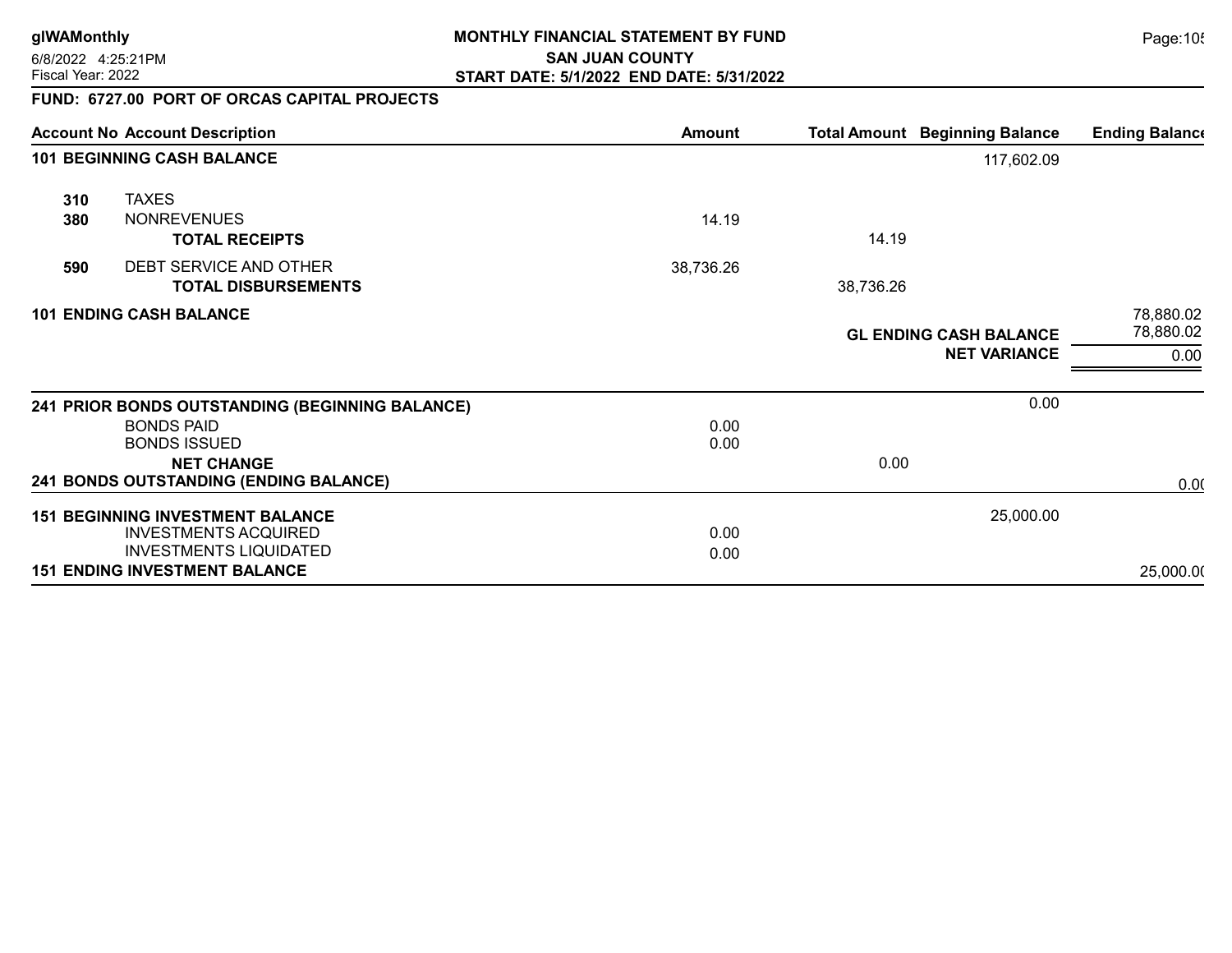6/8/2022 4:25:21PM

### **glWAMonthly** Page:104 **MONTHLY FINANCIAL STATEMENT BY FUND SAN JUAN COUNTY** Fiscal Year: 2022 **START DATE: 5/1/2022 END DATE: 5/31/2022**

# FUND: 6723.00 PORT OF ORCAS - AIRPORT OPERATIONS

| <b>Account No Account Description</b><br><b>101 BEGINNING CASH BALANCE</b> |                                                                                                                                               | <b>Amount</b>                                | <b>Total Amount Beginning Balance</b> | <b>Ending Balance</b>    |
|----------------------------------------------------------------------------|-----------------------------------------------------------------------------------------------------------------------------------------------|----------------------------------------------|---------------------------------------|--------------------------|
|                                                                            |                                                                                                                                               |                                              | 720,195.09                            |                          |
| 212<br>231                                                                 | <b>SALARY PAYABLE</b><br>OTHER ACCRUED LIABILITIES                                                                                            | 10,866.04<br>5,429.67                        |                                       |                          |
| 320<br>340<br>360<br>380                                                   | <b>LICENSES AND PERMITS</b><br><b>CHARGES FOR GOODS AND SERVICES</b><br>MISCELLANEOUS REVENUES<br><b>NONREVENUES</b><br><b>TOTAL RECEIPTS</b> | 121.20<br>27,171.56<br>12,945.14<br>1,637.82 | 58,171.43                             |                          |
| 212<br>231<br>540<br>590                                                   | <b>SALARY PAYABLE</b><br>OTHER ACCRUED LIABILITIES<br><b>TRANSPORTATION</b><br>DEBT SERVICE AND OTHER<br><b>TOTAL DISBURSEMENTS</b>           | 10,866.04<br>5,429.67<br>11,832.67           | 28,128.38                             |                          |
| <b>101 ENDING CASH BALANCE</b>                                             |                                                                                                                                               |                                              | <b>GL ENDING CASH BALANCE</b>         | 750,238.14<br>750,238.14 |
|                                                                            |                                                                                                                                               |                                              | <b>NET VARIANCE</b>                   | 0.00                     |
| 241 PRIOR BONDS OUTSTANDING (BEGINNING BALANCE)                            |                                                                                                                                               |                                              | 0.00                                  |                          |
|                                                                            | <b>BONDS PAID</b><br><b>BONDS ISSUED</b><br><b>NET CHANGE</b>                                                                                 | 0.00<br>0.00                                 | 0.00                                  |                          |
|                                                                            | <b>241 BONDS OUTSTANDING (ENDING BALANCE)</b>                                                                                                 |                                              |                                       | 0.00                     |
|                                                                            | <b>151 BEGINNING INVESTMENT BALANCE</b><br><b>INVESTMENTS ACQUIRED</b><br><b>INVESTMENTS LIQUIDATED</b>                                       | 0.00<br>0.00                                 | 895,000.00                            |                          |
|                                                                            | <b>151 ENDING INVESTMENT BALANCE</b>                                                                                                          |                                              |                                       | 895,000.00               |